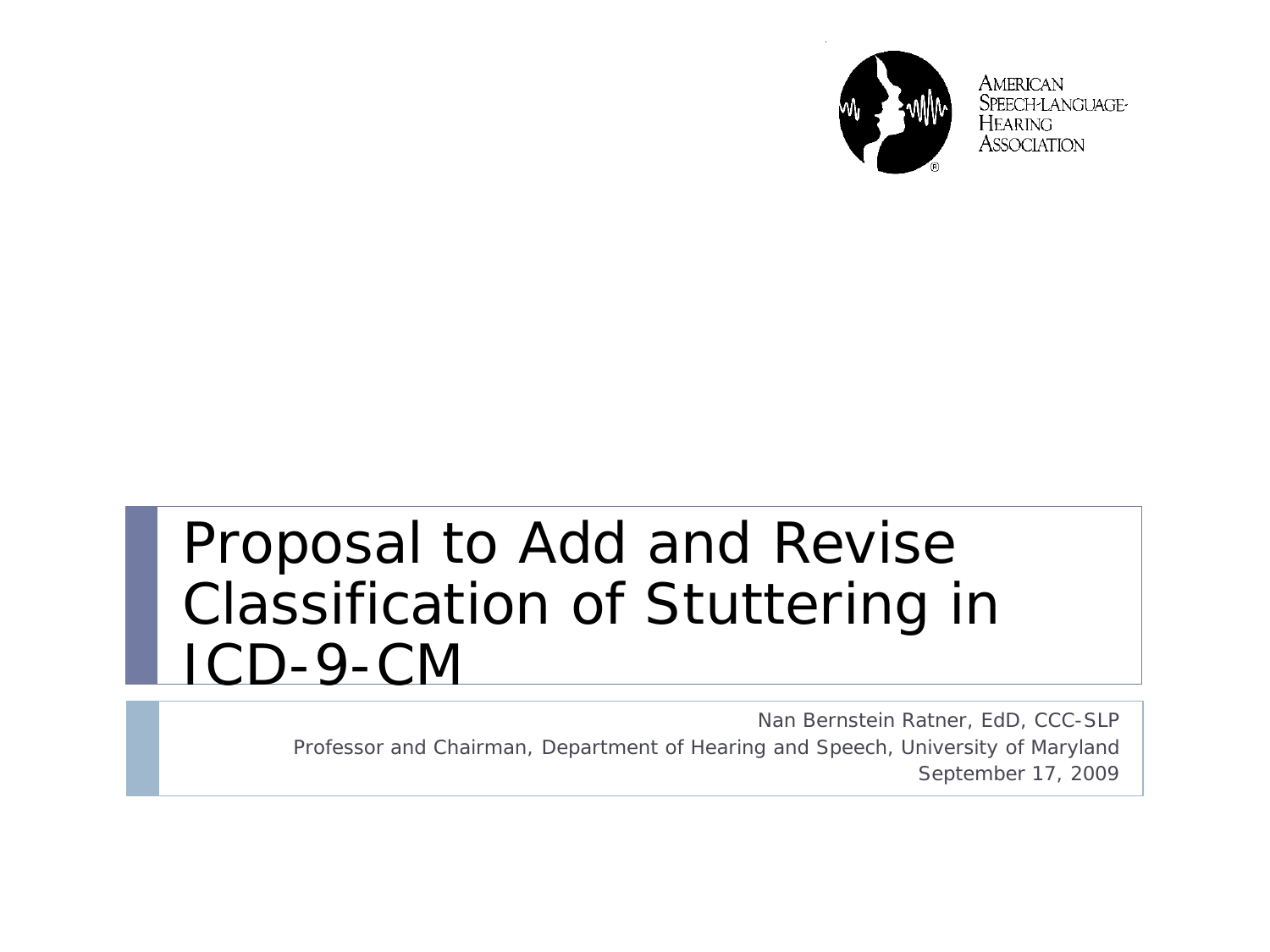## Recommendations on behalf of…

- American Speech-Language-Hearing Association
- ▶ American Psychiatric Association
- Revision of September 2008 proposal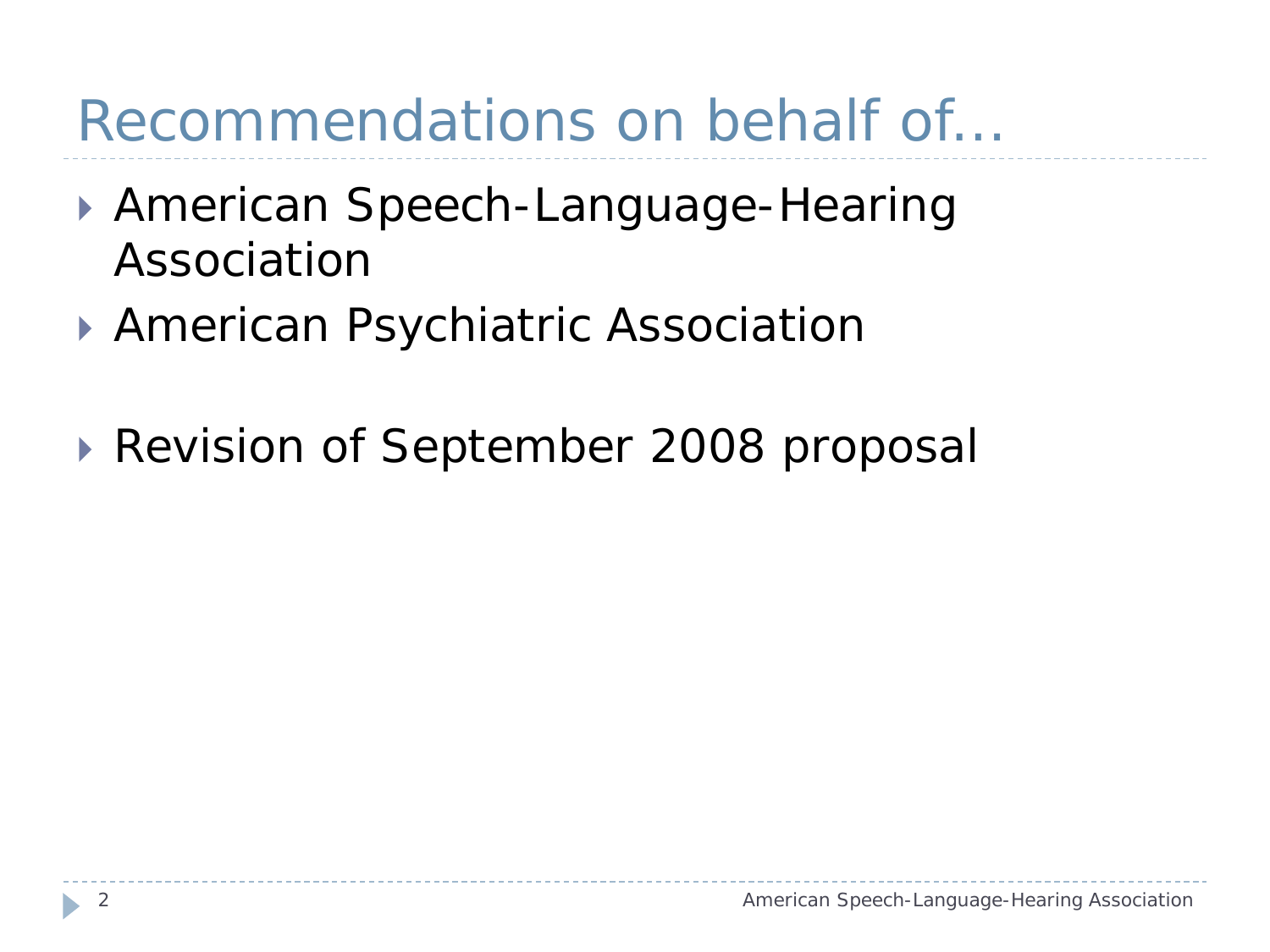# What is Stuttering?

▶ Stuttering affects the fluency of speech. For a majority of those who stutter it begins during childhood and, in some cases, lasts throughout life. The disorder is characterized by disruptions in the production of speech sounds, also called "disfluencies."

□ <http://www.asha.org/public/speech/disorders/stuttering.htm>

- There are three major presentations for stuttering:
	- With onset in childhood (usually 2-5 years; ~95% of referrals
	- ▶ Following neurological damage (e.g., after CVA)
	- With onset after childhood, often viewed as potential conversion reaction or malingering (very rare)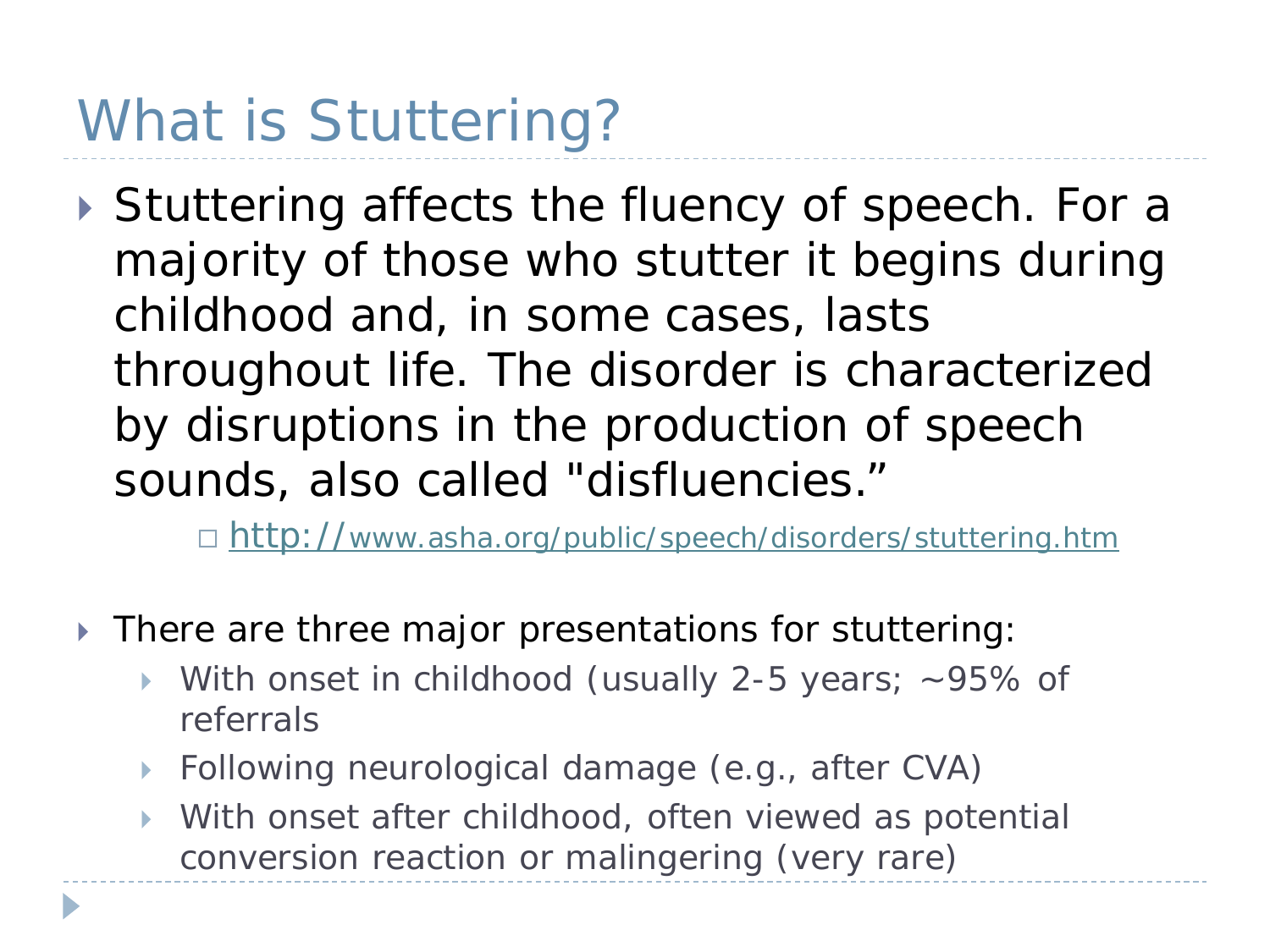### Current ICD-9-CM Placement and 2010 Placement

#### Chapter 5. Mental Disorders (290-319)

- ▶ 307 Special symptoms or syndromes, not elsewhere classified
- ▶ Chapter 7. Circulatory System (390-459)
	- ▶ 438 Late effects of cerebrovascular disease
		- Takes effect October 1, 2009
- ▶ Thus, only two of the three presentations have unique codes now.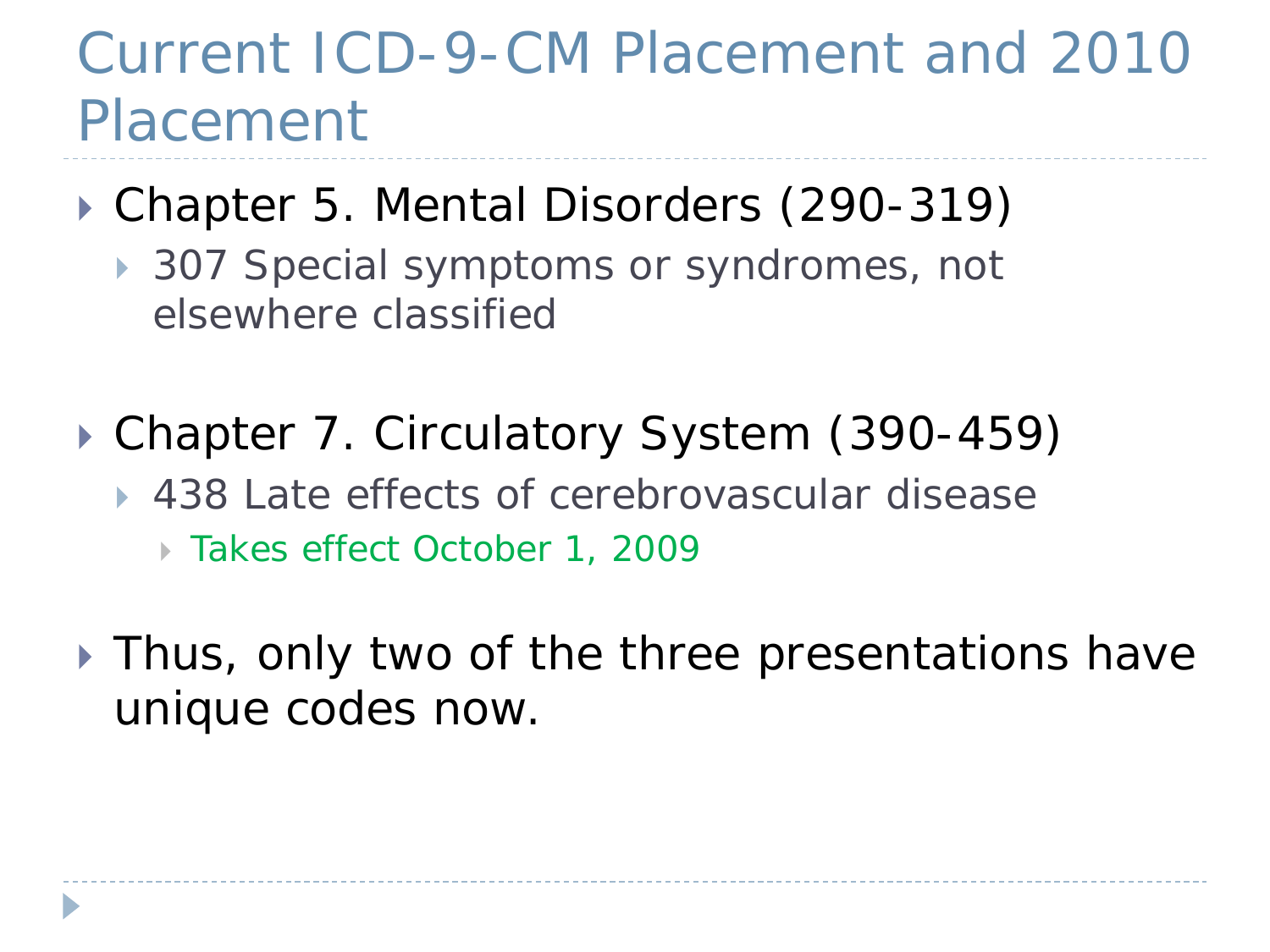### 2009 ICD-9-CM Placement

#### ■ ICD-9-CM 307

- ▶ Special symptoms or syndromes not elsewhere classified
- **Fig.** This category is intended for use if the psychopathology is manifested by a single specific symptom or group of symptoms which is not part of an organic illness or other mental disorder classifiable elsewhere."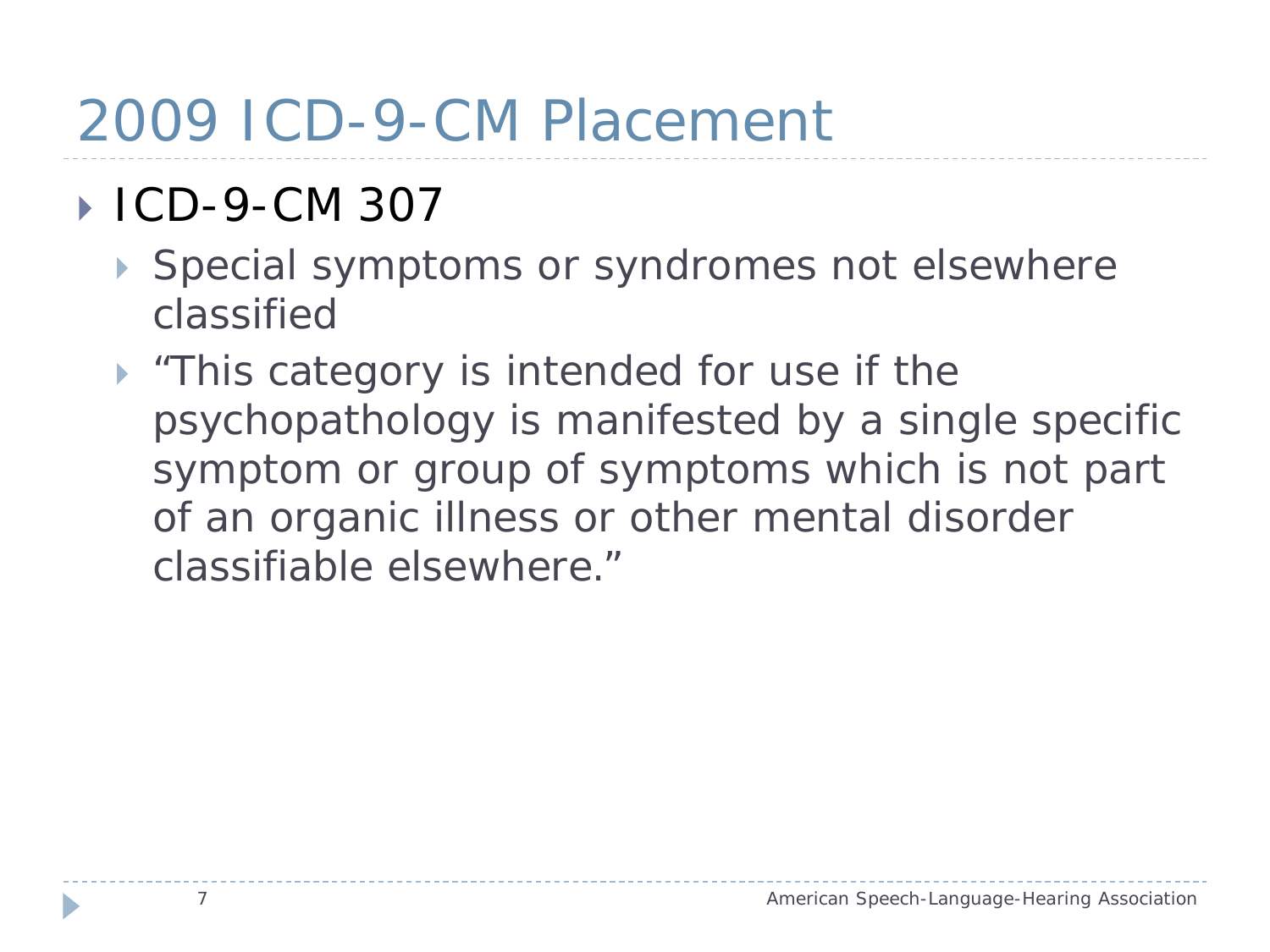## 2009 ICD-9-CM 307.0: Stuttering

- **307.0 is a specific code that can be used to** specify a diagnosis
- 307.0 excludes:
	- ▶ dysphasia ([784.5\)](http://www.icd9data.com/2008/Volume1/780-799/780-789/784/784.5.htm)
	- lisping or lalling ([307.9\)](http://www.icd9data.com/2008/Volume1/290-319/300-316/307/307.9.htm)
	- retarded development of speech [\(315.31](http://www.icd9data.com/2008/Volume1/290-319/300-316/315/315.31.htm)[-315.39](http://www.icd9data.com/2008/Volume1/290-319/300-316/315/315.39.htm))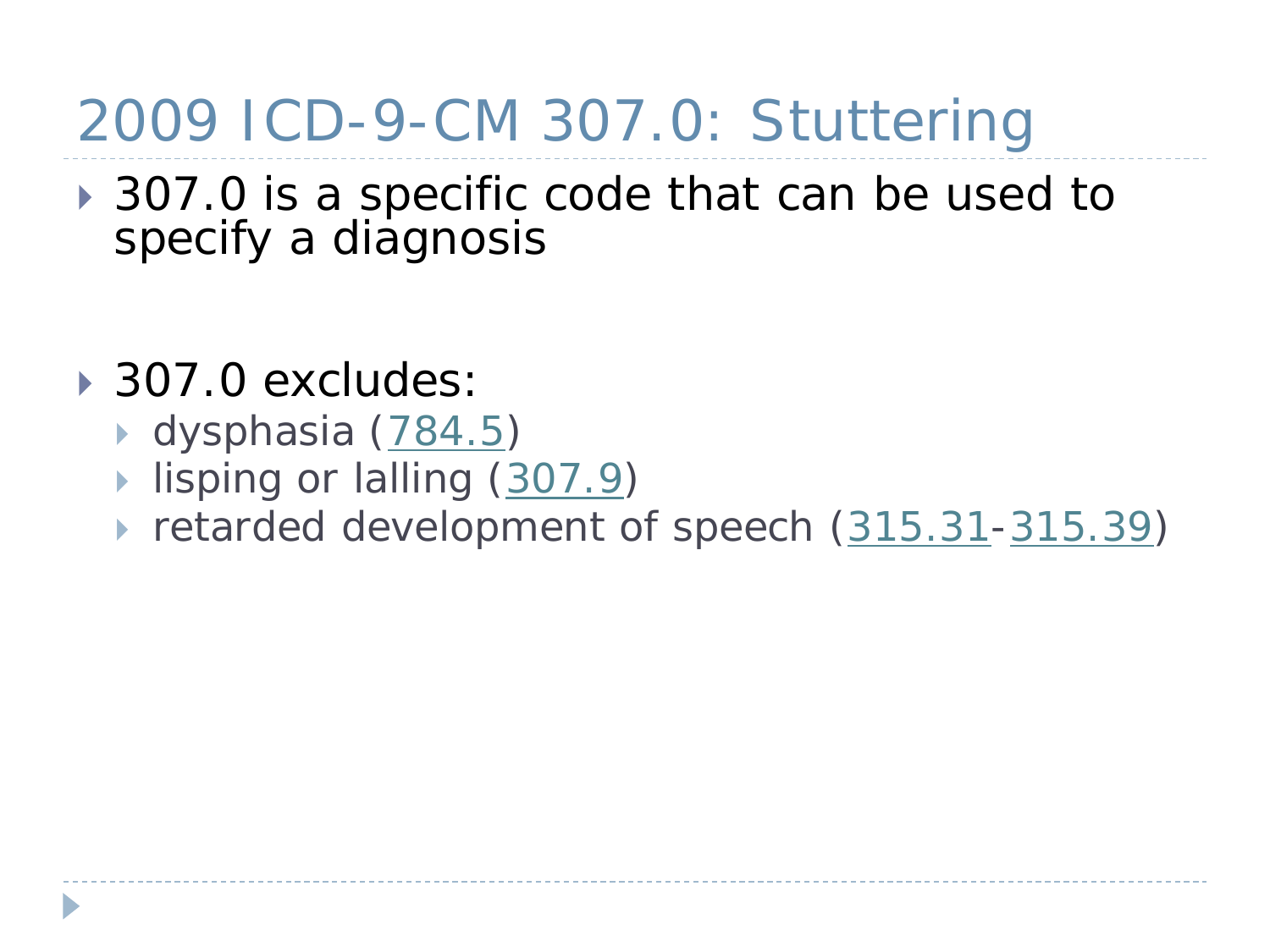## ICD-9-CM 307 includes:

- Anorexia nervosa
- $\triangleright$  Tics
- Disorders of sleep of non-organic origin
- Other and unspecified disorders of eating
- ▶ Eneuresis
- ▶ Encopresis
- Psychalgia
- A reasonable site for stuttering with onset after puberty, but not most typical presentation with onset in early childhood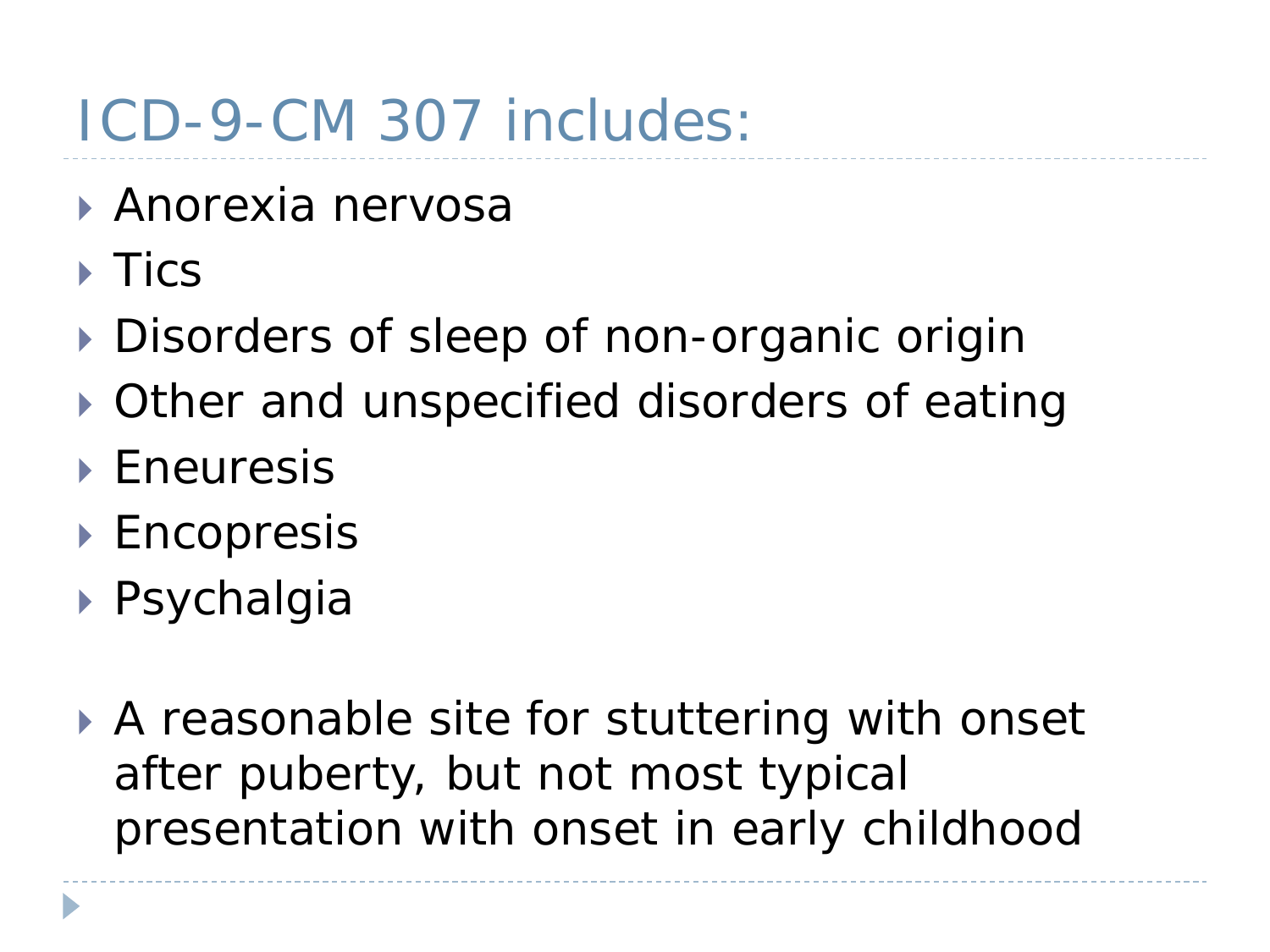# Optimal Placement for Childhood Onset Stuttering

- ▶ Chapter 5
- ▶ Code 315 Specific delays in development
- **Includes** 
	- ▶ 315.0 Specific reading disorder
	- ▶ 315.1 Mathematics disorder
	- ▶ 315.2 Other specific learning disabilities
	- ▶ 315.3 Developmental speech or language disorder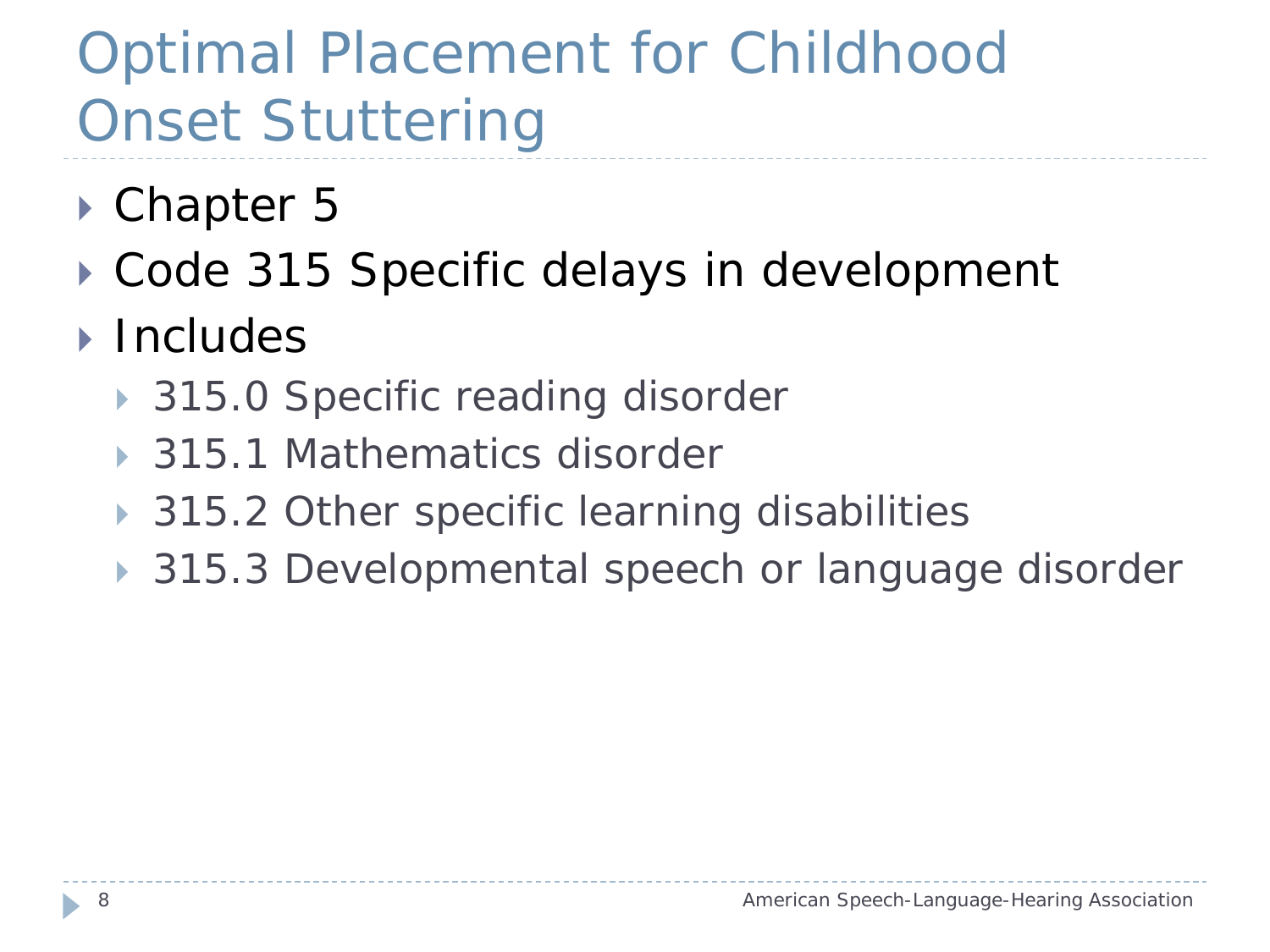## Code 315 Specific delays in development

- ▶ 315.3 Developmental speech or language disorder
	- ▶ 315.31 Expressive language disorder
	- ▶ 315.32 Mixed receptive-expressive language disorder
	- ▶ 315.34 Speech and language developmental delay to hearing loss
	- ▶ 315.39 Other
		- Developmental articulation disorder, dyslalia, phonological disorder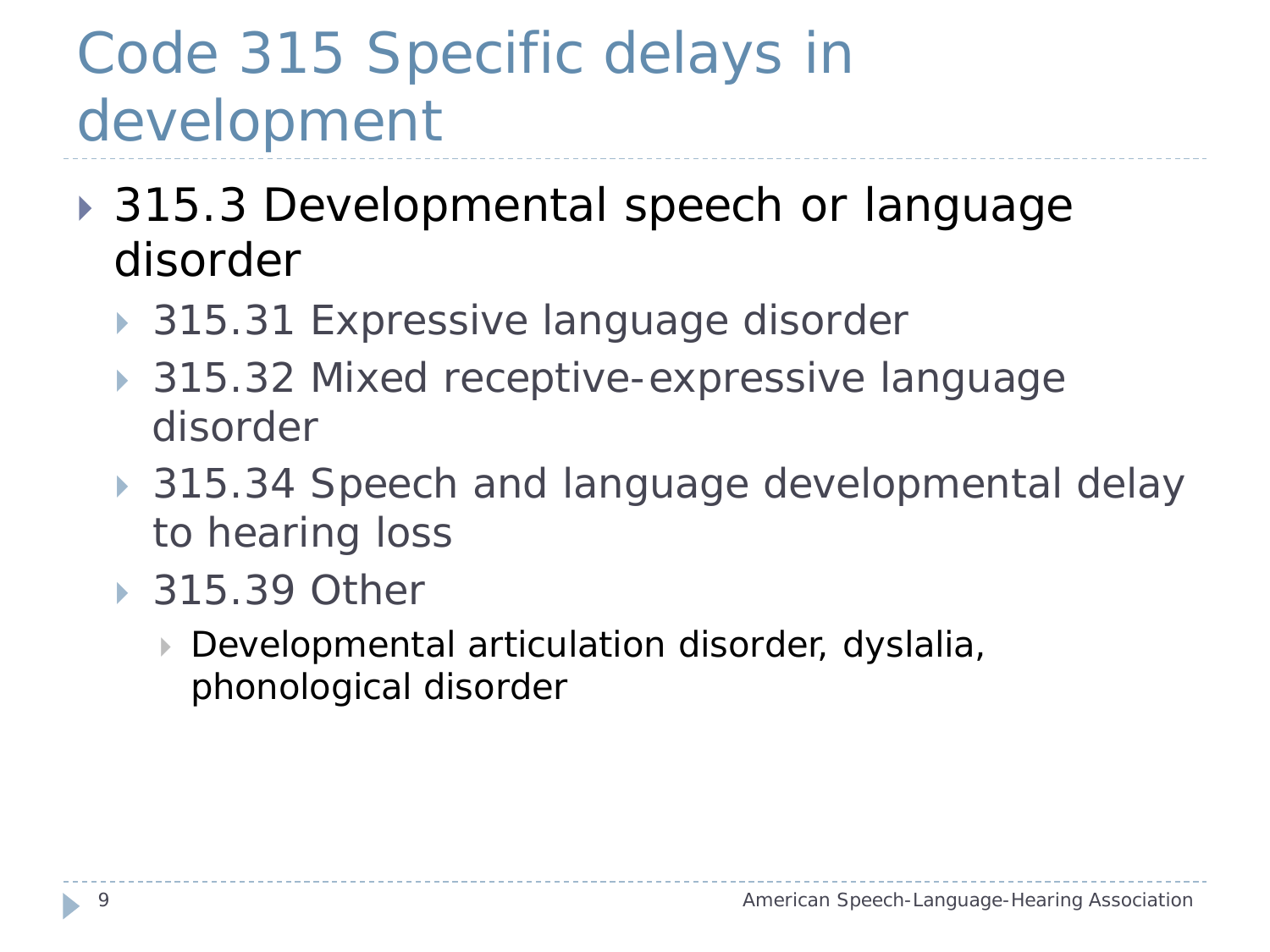#### Proposal

- **Revise code 307.0** Stuttering with onset after puberty
- **Add** *Excludes*:Childhood onset stuttering disorder (315.35)

stuttering (fluency disorder) due to late effect of cerebrovascular accident (438.14)

- **Establish a new code** at 315.35 for Childhood onset stuttering disorder
- **Add** *Excludes:*stuttering (fluency disorder) due to late effect of cerebrovascular accident (438.14)

stuttering with onset after<br>puberty (307.)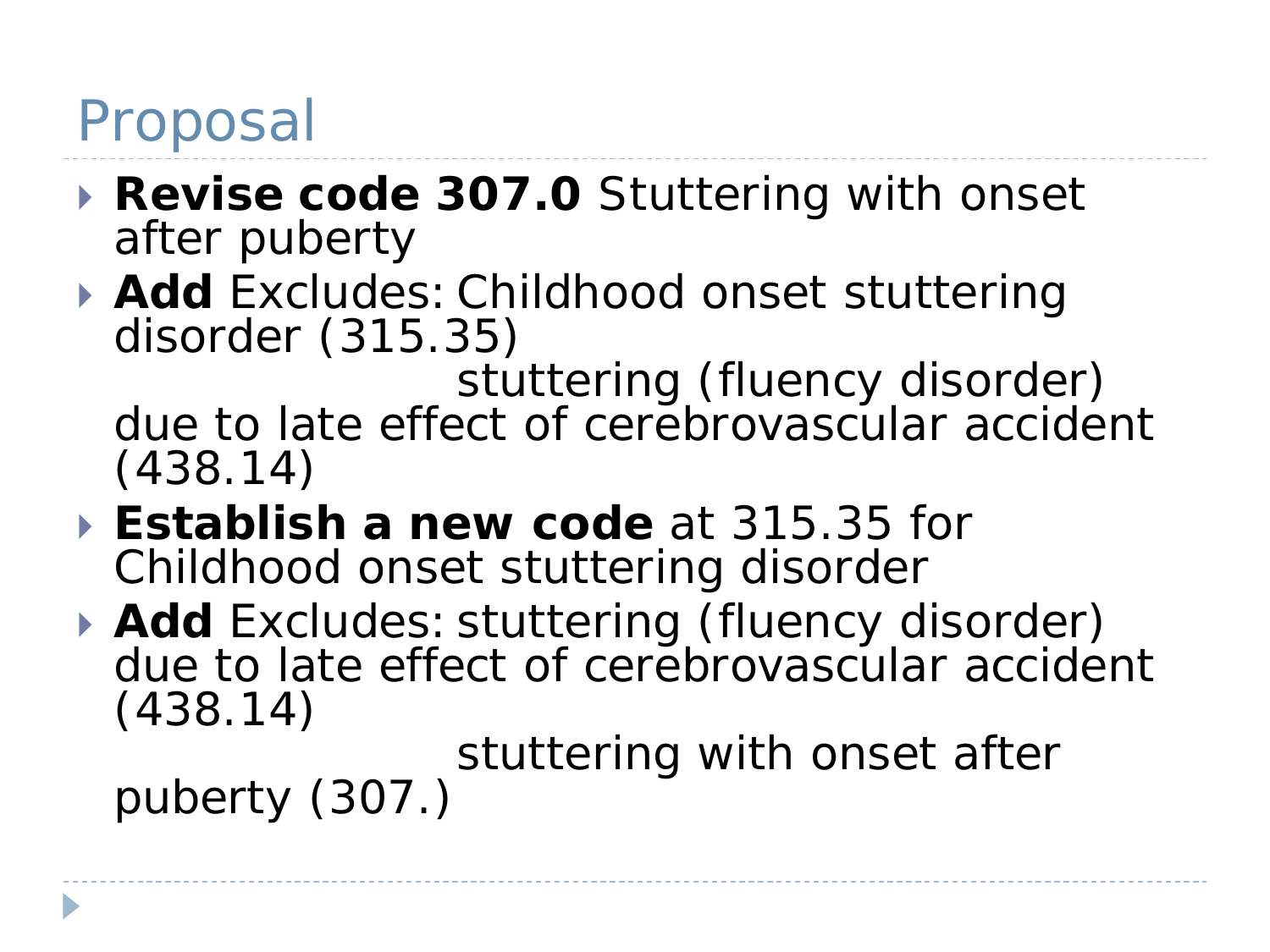# Differentiation of 307 from 315 for childhood onset stuttering disorder:

- ▶ No evidence of underlying primary mental disorder in the typical case of stuttering with onset in childhood
- ▶ Little evidence of effectiveness of treatments for children other than those used in speech therapy
	- In the past 20 years, out of approximately 250 published, peer-reviewed reports of stuttering treatments, only 1 involved psychotherapy (case study), while a few reported pharmacological treatments positioned as adjuncts to conventional speech therapy. Nearly all other reports involved conventional speech therapy procedures.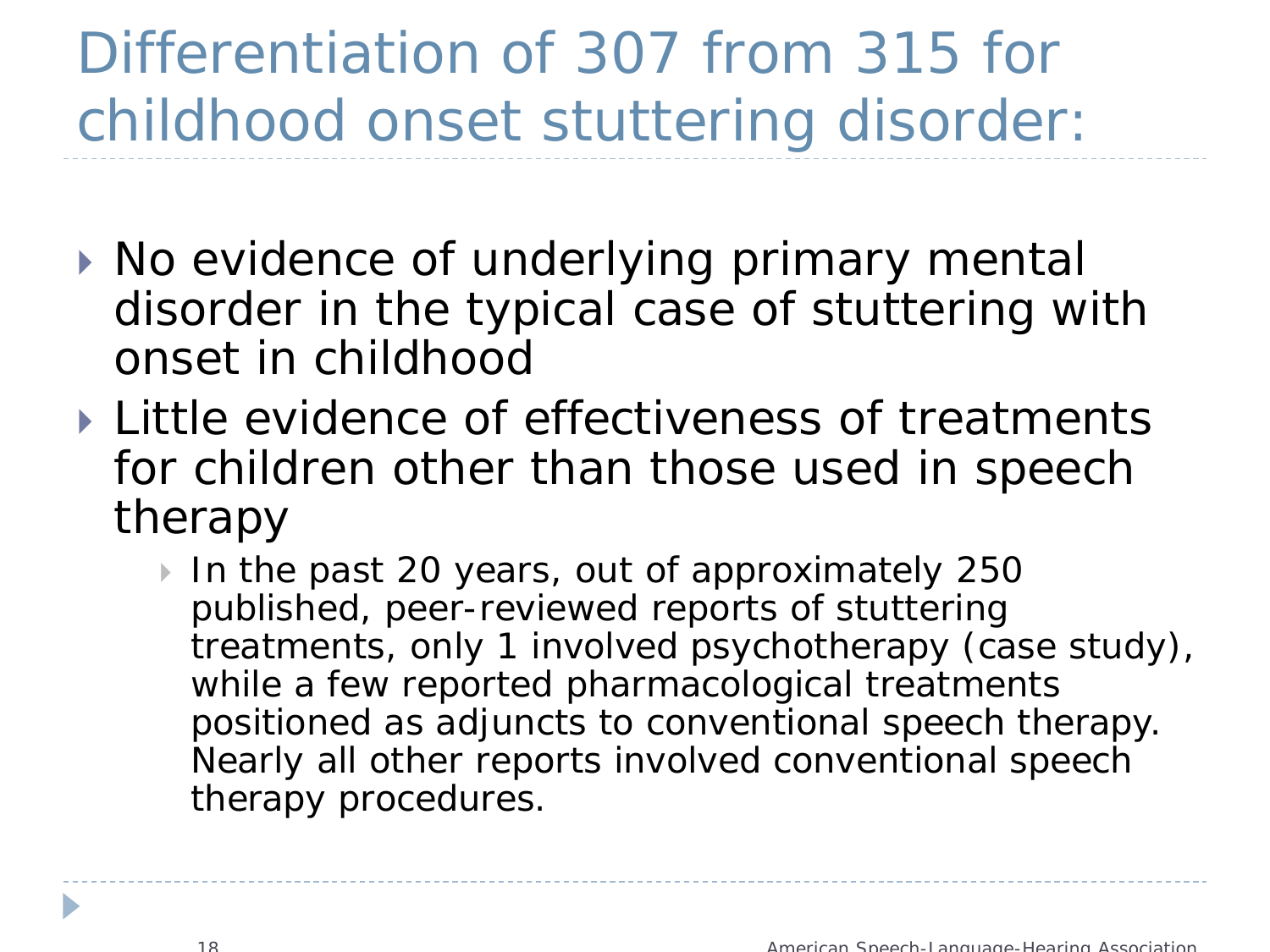### **Benefits**

If The benefit of removing the typical presentation of stuttering from 307 is that it reinforces the ongoing public effort to disabuse individuals of the perception that stuttering is, at its core, a mental or emotional disease. This perception is so strong that all responsible information sources MUST address it.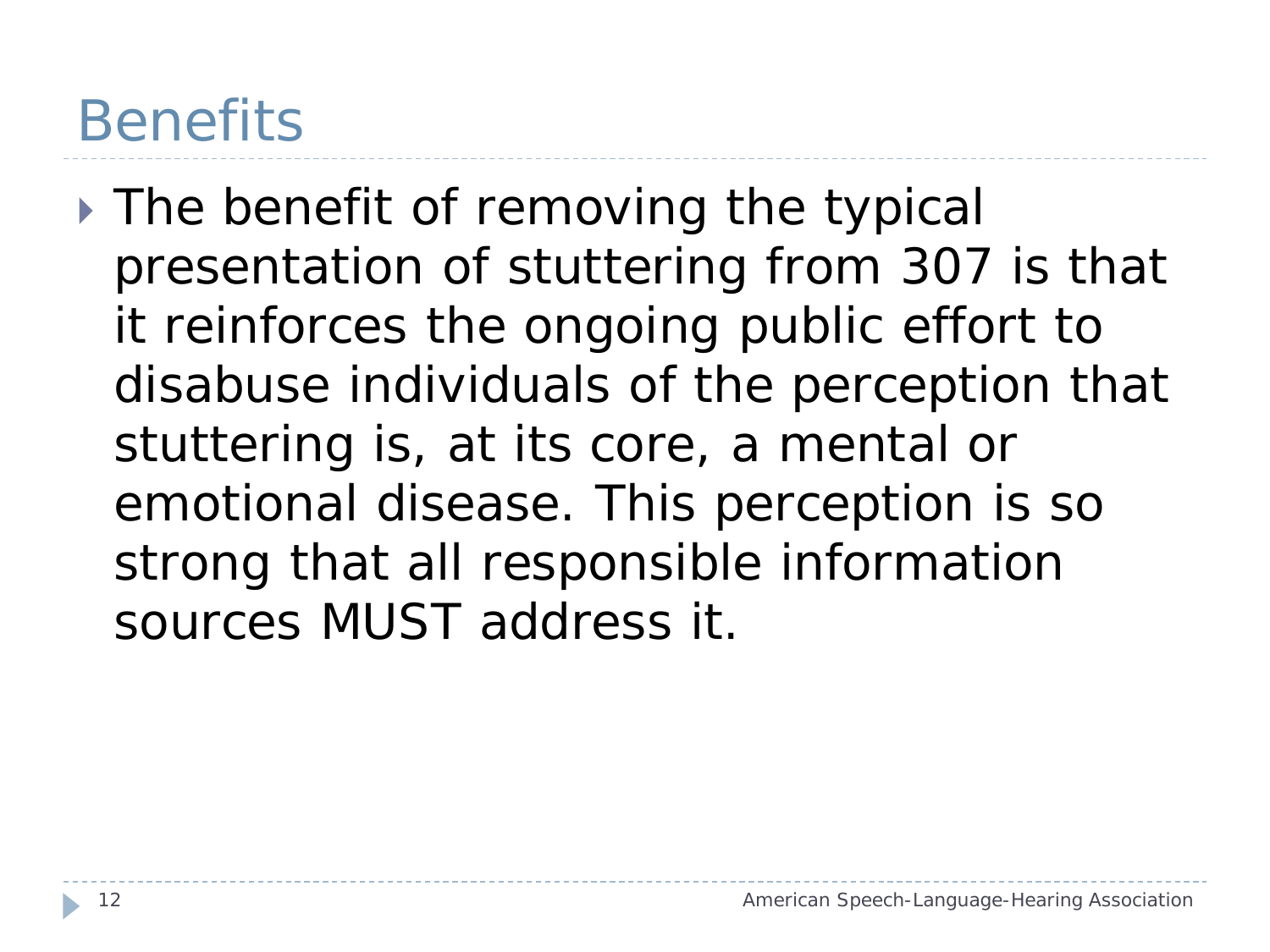## Benefits continued

- **Makes an effort to correct ongoing** misperceptions encouraged by the 307 code.
	- For example, a recent survey (Altholtz & Galensky, 2004) found that almost 1/3 of social workers believed stuttering to be a "sign of an inherent character weakness" and people who stutter to have psychological problems… "Of special concern is that stuttering is listed (as a mental disorder), even though it is no longer considered a psychiatric disorder"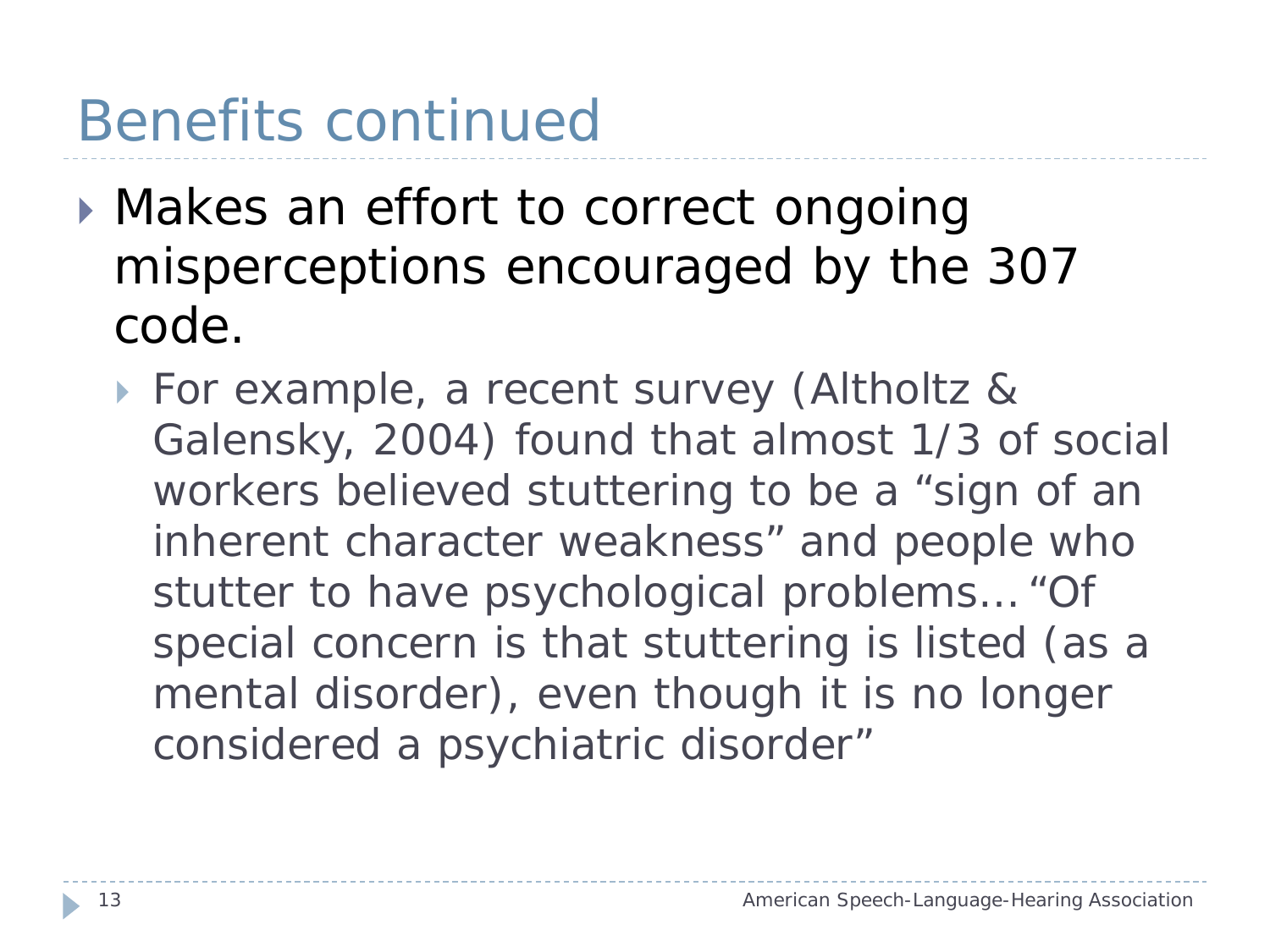## Benefits continued

- Currently difficult to track the three distinct varieties of stuttering presentation for demographic purposes.
- Assessment and therapeutic procedures differ for the three distinct varieties of stuttering (Bloodstein & Bernstein Ratner, 2008; Manning, 2001).